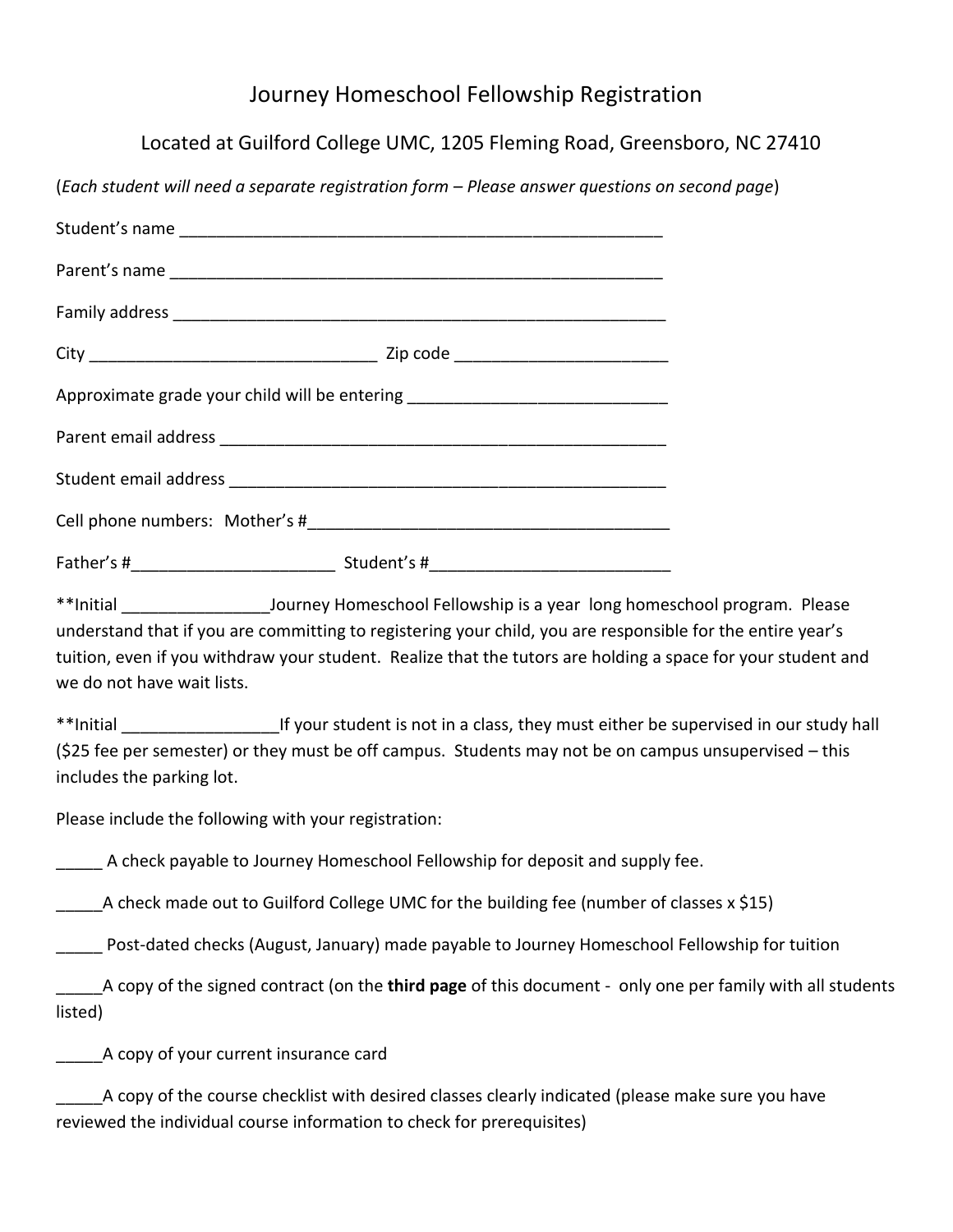Parents, please answer the following questions:

1. Have you been a member of another homeschool group? If so, which one/s?

2. If so, why are you interested in joining our group and leaving a current group?

3. Has your student been asked to leave a group or school due to behavior or discipline issues?

4. Does your student have any special needs, allergies, or learning challenges that tutors at Journey should be aware of? (This information is not used to limit admittance, only for the tutors to be more aware.)

5. What do you consider to be your student's strengths? What areas do you hope to see growth?